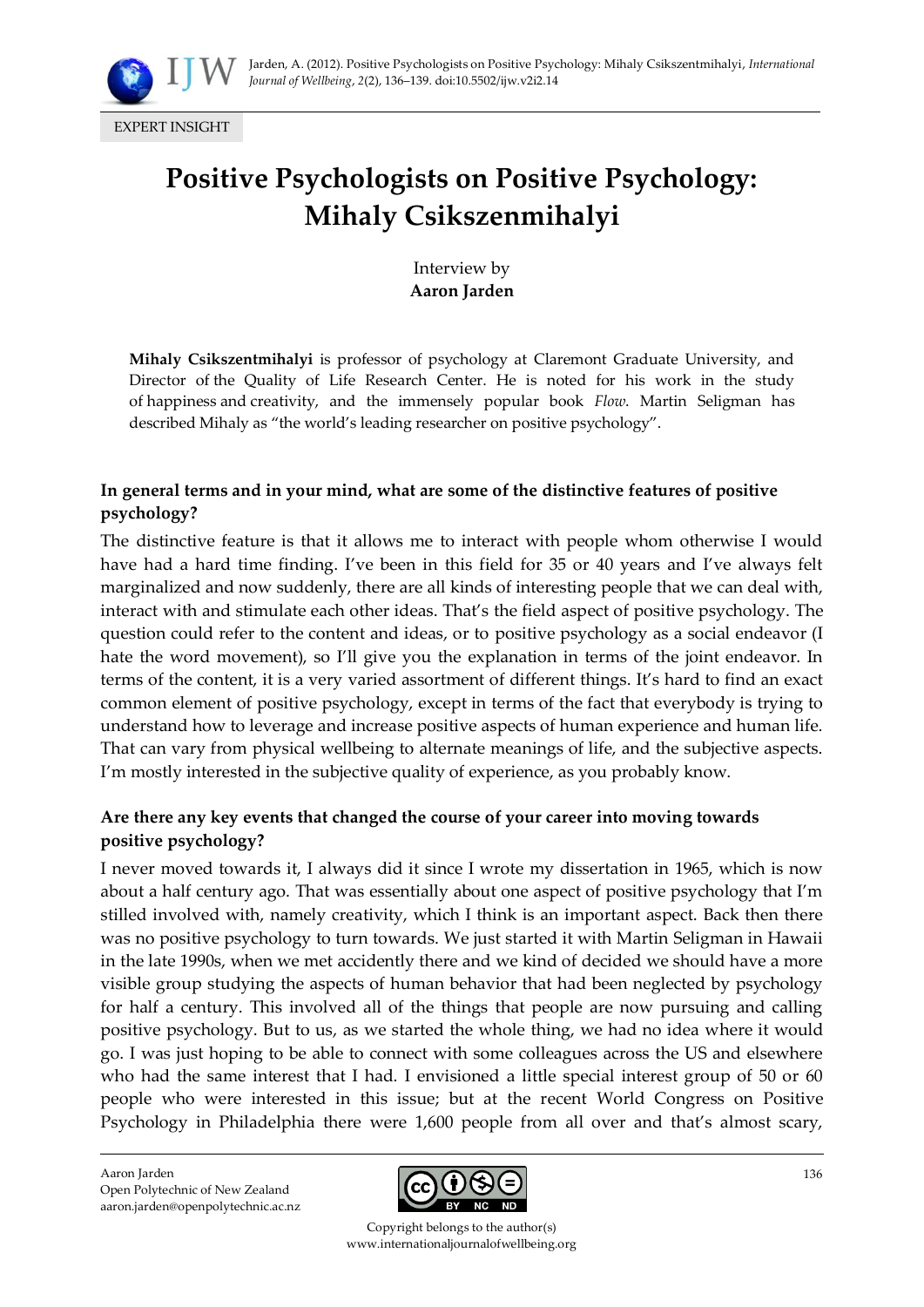because I think good ideas are probably more often killed by premature promises than they are killed by opposition. Suddenly we have a huge response from everyone who was kind of frustrated and stymied by psychology previously. I saw the field growing so quickly and so exponentially into the future, and that's why I started this positive development PhD programme here at Clermont University. I thought, 'hey, we should begin to train people to act as kind of gatekeepers or at least supports to this developing field' so that it's not all kind of superficial enthusiasm, but it's grounded in critical, reflective, even skeptical, research as science should be.

## **What do you think are the best things that positive psychology has achieved to date?**

It has suddenly broken across the whole globe, and connected people who would not have known each other before. I mean there you are in New Zealand and we are talking about these issues and we could turn and talk to South Africa, Korea, Germany, and know that there are people there who are also concerned with the improvement of human life and true psychological understanding. Just to create this network has been sensational in such a short period. People are now beginning to really take seriously these things that before were so marginal to people's interests, like gratitude, or forgiveness, or courage, all things that people thought were kind of really minor or uninteresting areas of studying psychology. Students now can really get PhDs done by writing a good research plan to study these issues at the human level. So there are two things. One is empowering people to feel that what they are doing is not flying in the wilderness, but there is an echo coming back from all over—that's very important. The other one is that the subject matter of positive human activity is being taken seriously and researched and is entering the vocabulary of psychology.

## **What are the current issues of concern for the field of positive psychology?**

The ones that I sense are really important are to maintain a healthy balance between the basic research, and application and discrimination, because it's very easy to get excited by the ideas and then say, 'Ok, I read a book and now I can be a life coach' or something. If too many people take it at that level, positive psychology will have a very short life because it's not so easy to change things. If we promise and come across as knowing all the answers and being able to apply them, and then they don't work, then the public will say, 'It's just another fad, forget about it', and positive psychology will get a bad name. So we need both, we need to take seriously the issues. One of the things that positive psychology is now doing, kind of routinely, is that so many people are using so-called interventions. Interventions last for a few weeks of doing something, like writing letters to people who you are grateful for, or another intervention may be to think about what you are grateful about and so forth; and then thinking that these types of interventions can be spread around to everyone to make life better. Now, those interventions are really important to understanding the mechanisms of gratitude, but as solutions to the human condition I don't think that's where it's at. The real interventions in our life are family, school, jobs, and the political systems in which we live: these interventions don't last two weeks, they last all our lives. I mean, if you go to school, it's thirteen years of sitting at a bench, and that's an intervention and it's much more powerful in many ways than what we can come up with. Positive psychology needs to inform schools and change their pedagogy so that the intervention of education is going to be more growth-producing for humans. And the same thing for jobs, the same thing for families, and so on. I think eventually we have to realize that if we want to be successful, we have to address the kinds of institutional context in which we live, which are the ones intervening in our lives in a substantive way. The kind of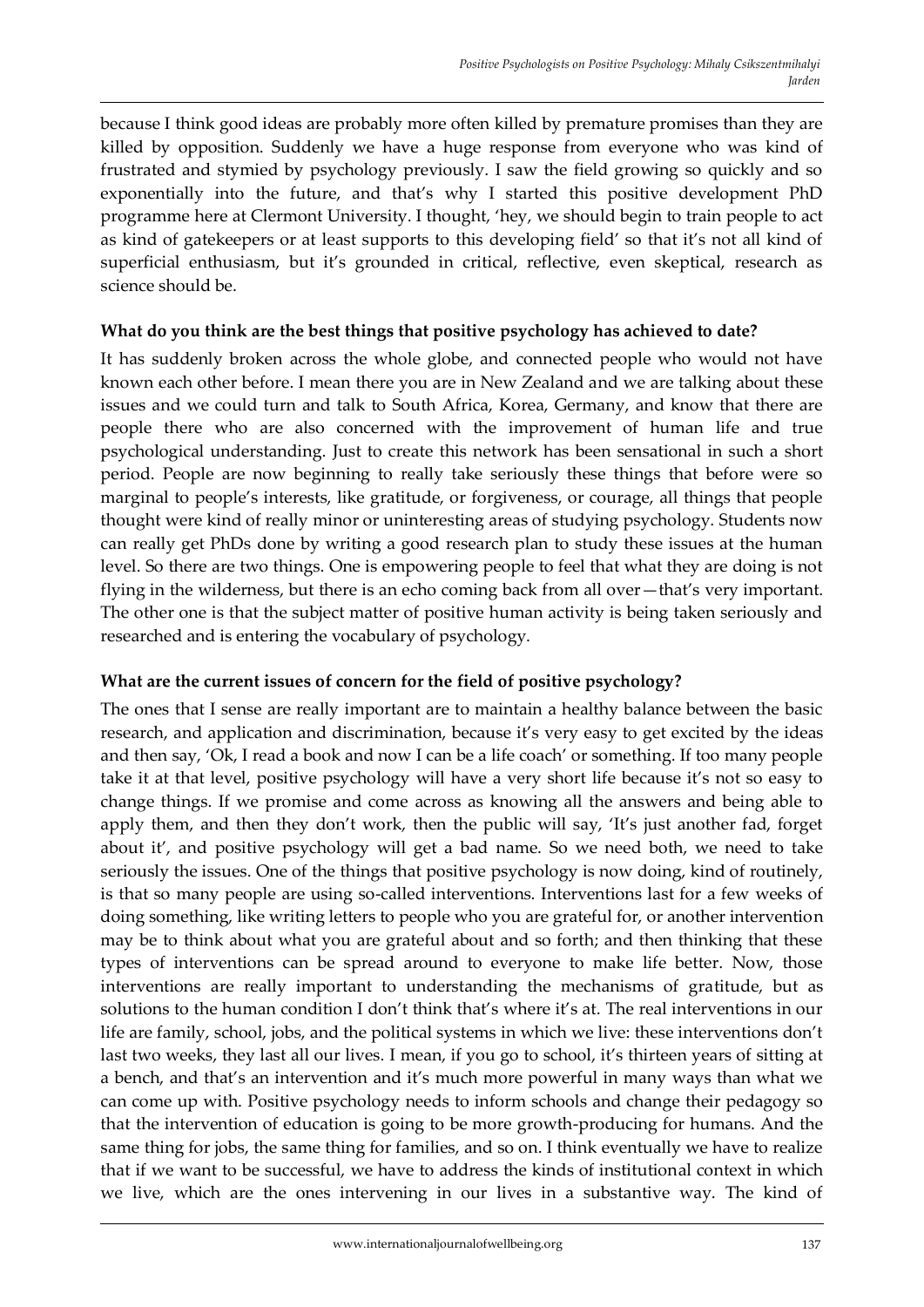interventions which we can do is to learn what works and how it works, and it may be a good adjunct to therapy in some ways, but we can't stop there and believe that we will solve the problems of human kind by doing those things. That's why I'm worried about prematurely institutionalizing positive psychology so that we have a canon—this is what positive psychology is, this is how you apply it. If we do this now, we are going to paint ourselves into a very narrow corner of reality. We have to keep being open and growing conceptually and as practitioners; both our practice and our knowledge have to stay open and grow.

#### **Which discipline can positive psychology learn from most, moving forward?**

Other disciplines outside of psychology that are the closest in some ways to our field are biology on the one side, and sociology on the other. Both of those are quite relevant to add to our knowledge base. But then you could also jump and say, 'Well how about spirituality?'. That's one of the most attractive fields that our students respond to, meditation and various forms of Buddhism practice and so forth, and again, I think those are very valuable and we should by all means understand them better and integrate them in what we do, but I don't think they have the final answer. Because of my original work in creativity and my interest in evolution, I really believe that for these new idea systems to really become influential and paradigm shifting, they have to grow, they have to be open, they have to keep refining their objectives and their purpose as they go, rather than say, 'Ok, this is it'.

### **Who do you look up to in the field? Or who do you think is going to lead the field forward over the next 10 years?**

I don't want to single out any person because there are so many, but I know that when we started positive psychology with Martin Seligman, we started it with the Akumal conference in Mexico. When we decided to start, I insisted that what we really needed to influence is the new generation. So we developed this method, which was to write to fifty of the most influential psychologists in the US; and Martin knew them because he was just elected president of the APA (American Psychological Association). We asked each one of these fifty people if they knew of a former student or psychologist under 30 who would be interested in working on these issues that we wrote in a couple of sentences, defining positive psychology. We were after people who were interested in these issues and who, at age 50, were likely to become chairperson of a psychology department. So that was our idea. All of these fifty people answered and sent us names, and then we wrote to these fifty nominees and we asked them to send us their CVs and statements. Then we selected 20 out of them, and invited them for a week, all expenses paid, to a fishing village in Mexico called Akumal. All twenty candidates accepted and we had this week in which we were always, 24 hours a day, in swimming trunks and flip flops and talking, just very informally, about what we saw was missing in psychology and what we could do to make it right. Of the twenty people, since then half of them have written books and the other half have written influential articles. For example, Barbara Fredrickson was there, Sonja Lyubomirsky, Tim Kasser, and John Haidt—all of those people. So this method kind of worked, because it represented something that I believe in, which is that we have to appeal to the imagination of the minds of young people because whatever we do, it is not going to be carried over by us, meaning Martin or myself. We just started it out and we hoped to leave it in good shape, but the real responsibility is in the hands of that generation.